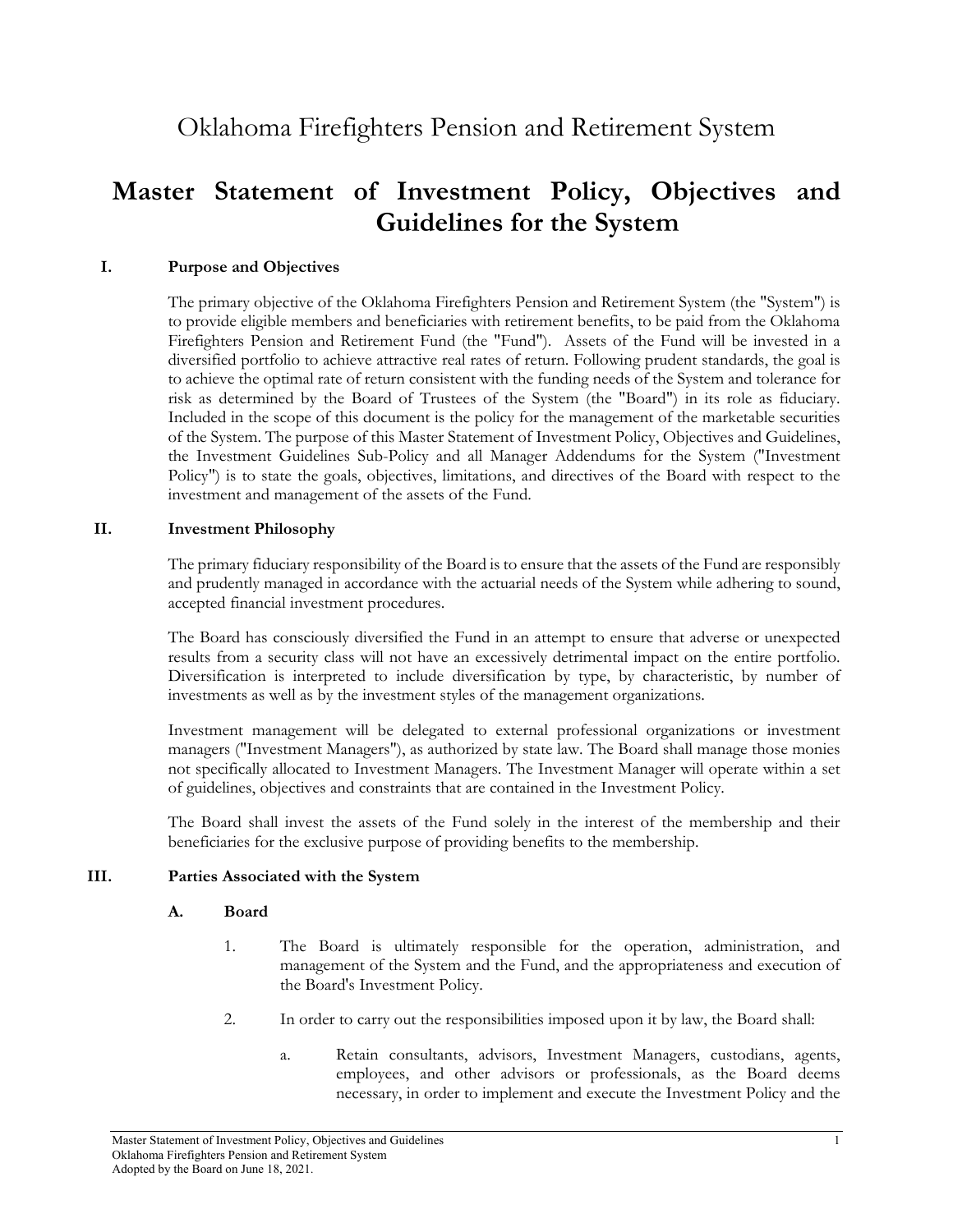management of the assets of the Fund. Such consultants, advisors, Investment Managers, custodians, and other advisors or professionals shall be chosen by the Board pursuant to standards adopted by the Board, as set forth in section VIII, Competitive Bid Standards.

- b. Review the adequacy or need for change of the Investment Policy and the management of the assets of the Fund.
- c. Meet with Investment Managers to review periodic reports concerning asset management and portfolio performance.
- d. Define investment policy, objectives and guidelines for the System, including risk tolerance and asset allocation.

## **B. Investment Committee**

At the direction of the Board Chairman, an Investment Committee will be formed. This committee will meet as often as necessary and on call by the Investment Committee Chairman or Vice Chairman. Any members of the Board not on the Investment Committee are invited to attend all Investment Committee meetings. In addition, the Executive Director and Assistant Executive Director and consultants will generally attend Investment Committee meetings. The responsibilities of the Investment Committee, as directed by the Board, will include:

- 1. Review of the Investment Policy;
- 2. Review of Investment Manager performance;
- 3. Review of portfolio Fund performance;
- 4. Review of custodian performance;
- 5. Review of consultant performance;
- 6. Review asset allocation targets and make recommendations to the Board concerning asset re-balancing;
- 7. Review and assessment of reports from Outside Securities Counsel regarding meritorious pending and potential securities litigation and make recommendations to the Board as to whether the System should undertake an active role in such securities litigation; and
- 8. Other duties as directed by the Board.

The Investment Committee may only advise the Board. The Board will vote on any Investment Committee recommendations.

#### **C. Investment Managers**

- 1. Will have full discretion in the management of assets allocated to the Investment Managers, subject to the overall investment guidelines set by the Board.
- 2. Serve as fiduciaries, responsible for specific security decisions.
- 3. Will provide Board Counsel and Outside Securities Counsel with information, in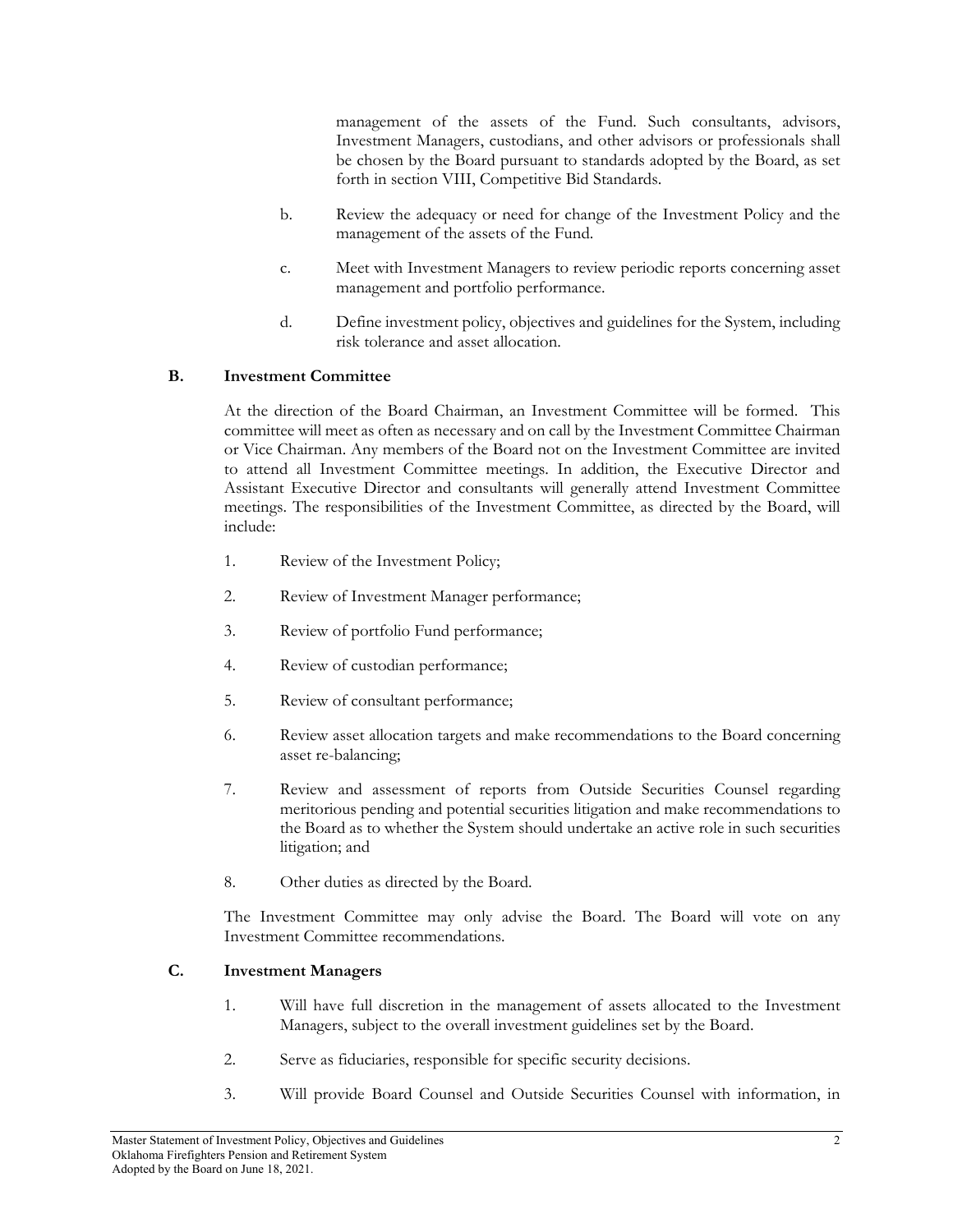electronic and/or other format, regarding the System's current holdings, transactions and investments in securities, as well as its holdings, transactions and investments in securities in the past three years. The Investment Managers shall provide ongoing periodic information to Board Counsel and Outside Securities Counsel on a regular basis to ensure that they have current information.

4. Will abide by duties, responsibilities and guidelines detailed in any specific investment manager agreement with the Board.

## **D. Master Custodian**

- 1. Except for funds held by other custodians, accepts possession of securities for safekeeping; collects and disburses income; collects principal of sold, matured or called items; provide periodic accounting statements; and processes and maintains securities lending program.
- 2. Provides audited investment performance information to the Board.
- 3. Meets as required with the Board and provide reports relative to the status of the System.
- 4. Provides Board Counsel and Outside Securities Counsel with information, in electronic and/or other format, regarding the System's current holdings, transactions and investments in securities, as well as its holdings, transactions and investments in securities in the past three years. The Master Custodian shall provide ongoing periodic information to Board Counsel and Outside Securities Counsel on a regular basis to ensure that they have current information.

#### **E. Other Custodians**

- 1. Funds held in commingled accounts other than the master custodian, and funds held by prime brokers or in limited partnerships may be placed in custody with other organizations as directed by the Board.
- 2. Other Custodians will report net investment fund activity to the master custodian or the respective investment manager as instructed by the Executive Director.
- 3. Provide Board Counsel and Outside Securities Counsel with information, in electronic and/or other format, regarding the System's current holdings, transactions and investments in securities, as well as its holdings, transactions and investments in securities in the past three years. Other Custodians shall provide ongoing periodic information to Board Counsel and Outside Securities Counsel on a regular basis to ensure that they have current information.

#### **F. Investment Consultant**

- 1. Assists the Board in developing investment policy guidelines, including asset class choices, asset allocation targets and risk diversification.
- 2. Provides the Board with objective information on a broad spectrum of investment management specialists and helps construct a portfolio management team of qualified Investment Managers.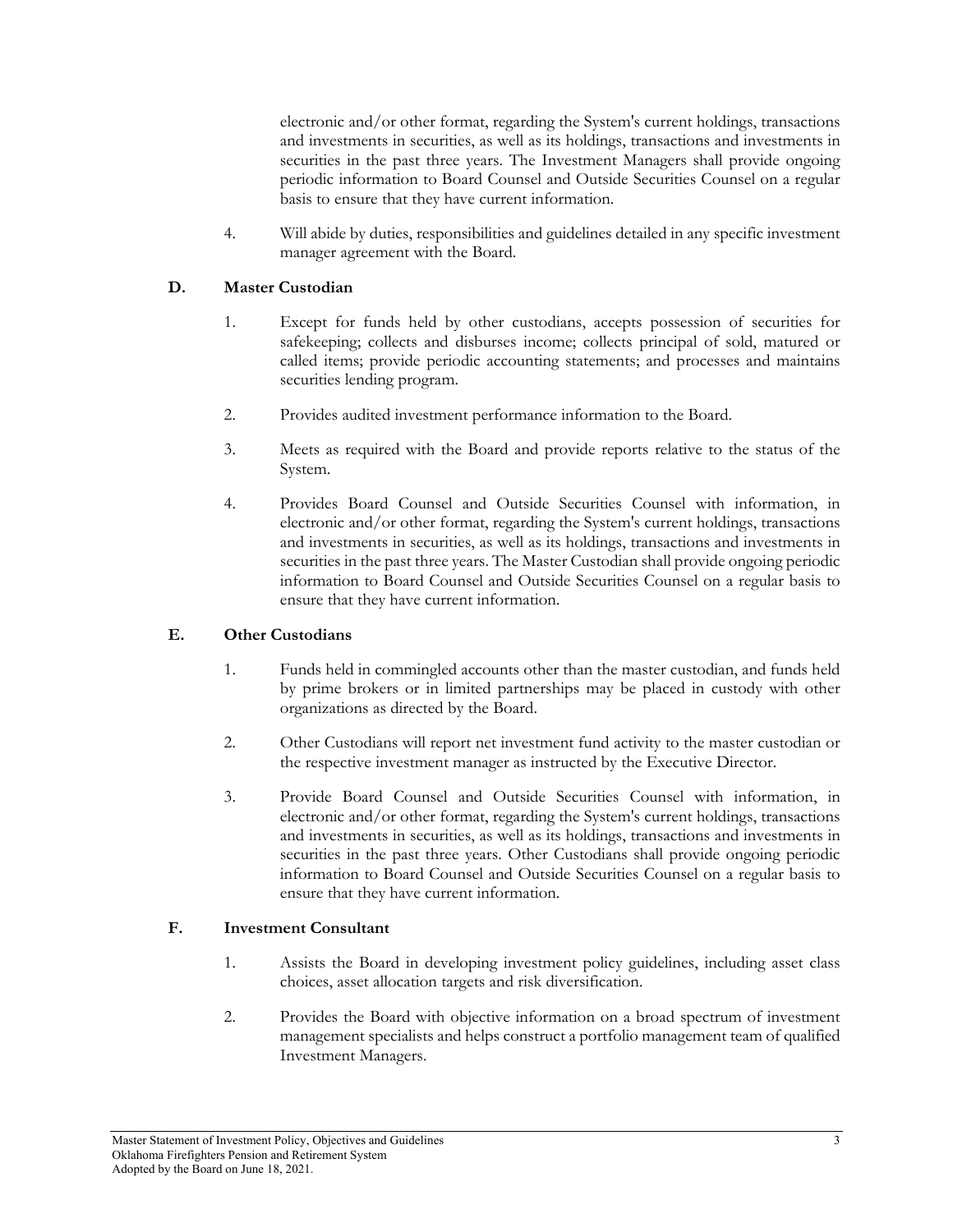- 3. Monitors the performance of the Investment Managers and provides regular quarterly reports to the Board, which will aid them in carrying out the intent of the Investment Policy.
- 4. Reports recommendations and conclusions to the Board as required.
- 5. Evaluates and makes recommendations as needed, on other areas of investment.

# **G. Board Counsel**

- 1. Serves as general counsel to the Board and the System. Provides legal advice to the Board and the System on a broad range of issues.
- 2. Monitors and manages the timely filing of proofs of claim in securities class action litigation matters that have already reached settlement, with respect to investments held by the System. The Board Counsel is authorized to execute, in the name and on behalf of the Board and System, any proofs or claim or related documents.
- 3. Will abide by duties, responsibilities and guidelines detailed in any agreement between the Board Counsel and the Board.

# **H. Outside Securities Counsel**

- 1. Reviews potential and filed class action lawsuits and brings to the attention of the Investment Committee meritorious cases that the Outside Securities Counsel concludes are worthy of further monitoring or involvement by the System.
- 2. Makes recommendations to the Executive Director, Board Counsel and Investment Committee which shall include a statement as to whether the System should actively monitor the case, seek lead plaintiff status or take some other course of action with respect to the particular securities class action lawsuit.
- 3. Will abide by duties, responsibilities and guidelines detailed in any agreement between the Outside Securities Counsel and the Board.

# **IV. Investment Guidelines**

- **A.** The Board will follow and ensure the Investment Managers follow the established guidelines set forth in the Investment Policy. Any deviation from the Investment Policy must be by direction of the Board in writing.
- **B.** Except for the established guidelines, no unusual restrictions will be placed upon the System's individual Investment Managers. Full discretion, consistent with the Investment Policy, is granted to the Investment Managers with respect to selection of securities and timing of investment in accordance with generally accepted professional investment practices for pension plans of this type.

Detailed guidelines for each style of investment are set forth in the Investment Guidelines Sub-Policy and the Investment Manager Addendums.

# **V. Asset Allocation Guidelines**

The Board has adopted the asset allocation policy shown below for Fund assets. Target percentages have been determined for each asset class along with allocation ranges. Percentage allocations are intended to serve as guidelines; the Board will not be required to remain strictly within the designated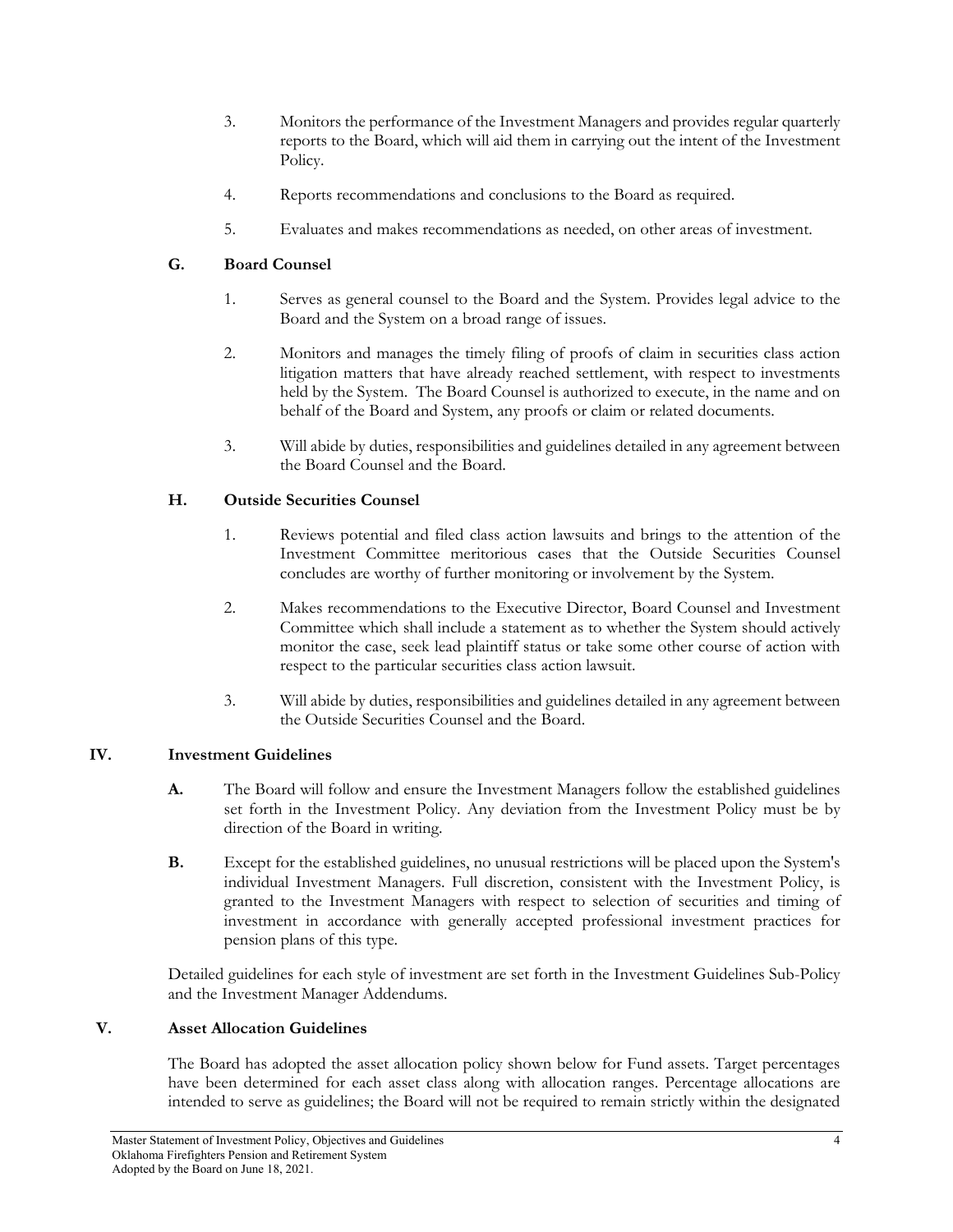ranges. Market conditions or an investment transition by asset class or manager may require an interim investment strategy and, therefore, a temporary imbalance of the Fund from the target allocation ranges in the asset mix.

At each calendar quarterly meeting of the Investment Committee, the Staff, Investment Consultant, and Investment Committee will review the asset allocation structure of the System relative to the target allocation ranges adopted by the Board. Staff and Investment Consultant are responsible for providing the Investment Committee with a recommendation to rebalance the portfolio based upon the predetermined target allocation ranges, the System's current allocation relative to those targets, and the cost of reallocation. Based upon the recommendation of the Investment Committee, the Board shall take any appropriate action, if necessary, to affect the asset re-balancing within thirty days. Due to the volatility of financial markets, the requirement to make benefit and expense payments, and the contractual obligation to make capital calls, the Board authorizes the Executive Director, with input from the Investment Consultant, to conduct intra-quarter re-balancing transactions within the allowable ranges outlined below. Intra-quarter re-balancing transactions will be reported to the Investment Committee and the Board at the next meeting.

| <b>Asset Class</b>                | Target | Range         | <b>Fund Level Benchmark</b>      |
|-----------------------------------|--------|---------------|----------------------------------|
| Domestic Equity                   | $42\%$ | $32\% - 52\%$ | Russell 3000                     |
| <b>International Equity</b>       | $15\%$ | $10\% - 20\%$ | MSCI-ACWxUS                      |
| Other Equity <sup>(1)</sup>       | $5\%$  | $0\% - 10\%$  | Domestic Equity Benchmark        |
| Total Equity                      | $62\%$ | $52\% - 72\%$ |                                  |
| Domestic Fixed Income             | $8\%$  | $0\% - 18\%$  | Barclay US Aggregate             |
| Global Fixed Income               | $7\%$  | $2\% - 12\%$  | Barclays Global Aggregate x US   |
| Other Fixed Income <sup>(2)</sup> | $5\%$  | $0\% - 10\%$  | Domestic Fixed Income Benchmark. |
| Total Fixed Income                | 20%    | $10\% - 30\%$ |                                  |
| Real Estate                       | $10\%$ | $5\% - 15\%$  | <b>NCREIF ODCE Index</b>         |
| Other Assets <sup>(3)</sup>       | $8\%$  | $0\% - 13\%$  | Investment Determined            |

1. The unallocated or uncalled portion of the target allocation to Other Equity will be allocated to Domestic Equity. This will increase the target allocation (and range) to Domestic Equity by the difference between the dollar amount actually invested in Other Equity and the target allocation amount.

2. The unallocated or uncalled portion of the target allocation to Other Fixed Income will be allocated to Domestic Fixed Income. This will increase the target allocation (and range) to Domestic Fixed Income by the difference between the dollar amount actually invested in Other Fixed Income and the target allocation amount.

3. Due to the unique nature of many of the investment vehicle funding structures associated with assets classified as "other asset" investments, the unallocated or uncalled portion of the target allocation to Other Assets will be allocated to the most appropriate (named) asset class or combination of asset classes. This will increase the target allocation (and range) to the named asset class (or asset classes) by the difference between the dollar amount actually invested in Other Assets and the target allocation amount. The named asset class (or asset classes) will be documented in each performance report.

#### **VI. Evaluation and Review**

# **A. Total Fund Performance Objectives**

The System's total return will be expected to provide superior results relative to the following benchmarks over a long term period (3 to 5 years):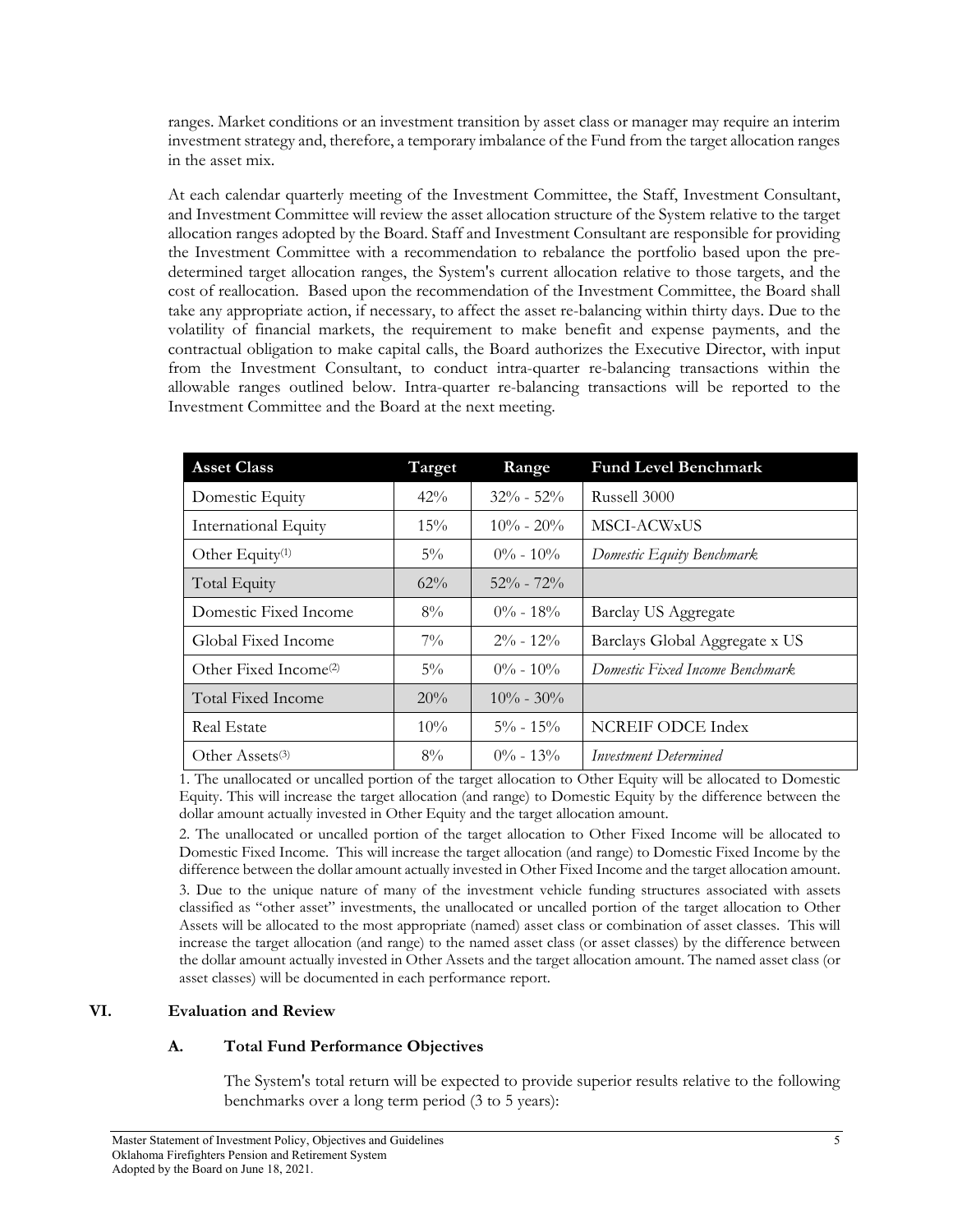- 1. The current target rate of return of 7.5% on a net of fee basis.
- 2. A relative return objective of a policy index composed of 47.0% Russell 3000 Index (includes 5% Other Equity allocation), 15.0% MSCI-ACWxUS Index, 13.0% Barclays US Aggregate Bond Index (includes 5% Other Fixed Income allocation), 7.0% Barclays Global Aggregate x US Bond Index, 10.0% NCREIF ODCE Index, and 8.0% Other Assets on a net fee basis.
- 3. A relative return objective of above median in a comparable peer group universe on a gross of fees basis.
- 4. Risk commensurate with the return achieved and risk-adjusted performance superior to same measure for Items 2 and 3 above.

## **B. Communications**

Communications by the Investment Managers, Investment Consultant, and Custodian with the Board, at a minimum, should include:

- 1. Periodic written statements, including actions taken in the portfolio, the current outlook and expected changes in the portfolio.
- 2. Performance results should address the criteria established by the Investment Committee on both a **gross and net of fee basis**.
- 3. Regular meetings with the Investment Committee and Board, with the location and time to be determined by the Investment Committee.
- 4. All pertinent changes in the firm should be reported as they occur by phone and in writing. Such changes include, but are not limited to, the following:
	- a. Changes in personnel.
	- b. Major changes in areas of responsibility.
	- c. Changes in assets gained or lost, as well as clients gained or lost.
	- d. Changes in investment philosophy, process or major strategies.
	- e. Any pending litigation or SEC investigation.

# **C. Proxy Voting**

The Board is mindful of its fiduciary obligations with respect to the voting of proxies of companies whose securities are owned by the System. Because of the complexity of issues, it is the Board's belief that the Investment Managers are best suited to vote the proxies of shares held in the portfolio they manage.

Therefore, as part of the Investment Policy, the Board delegates the authority to the Investment Managers to vote and report back to the Board at least annually, the voting of all proxies.

Voting on all matters should be in accordance with the guidelines set forth in the Investment Policy, unless otherwise directed by the Board, for the exclusive sole benefit of the System, its members, and beneficiaries.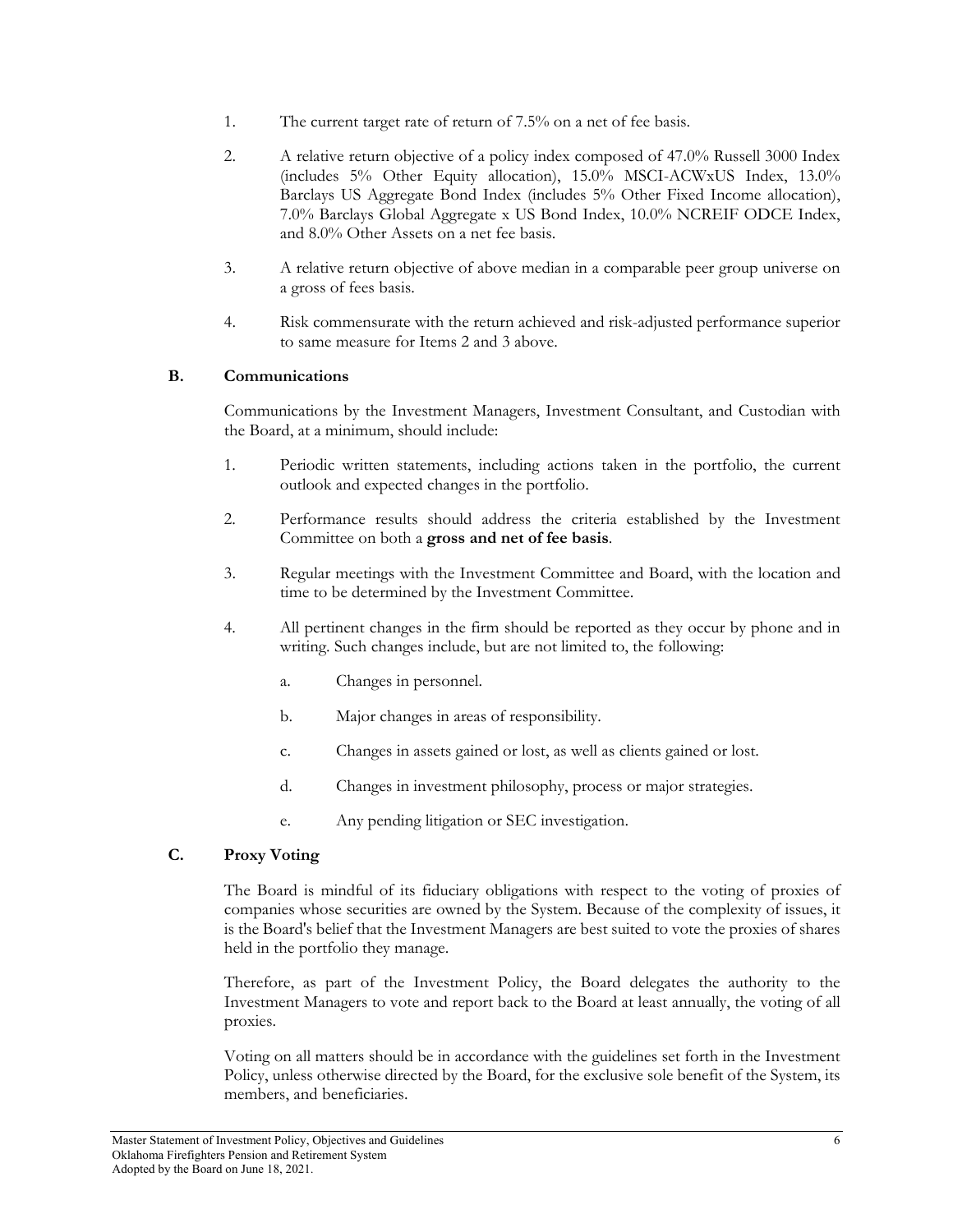## **D. Annual Review**

In view of the rapid changes within the capital markets and investment management techniques, and as a requirement of state law, the Board shall review and adopt at least annually the guidelines set forth in the Investment Policy.

# **E. Watch List Procedure**

- 1. The Investment Consultant shall provide a written report to the Board on a quarterly basis listing any Investment Managers who have been added to or removed from the Watch List during the preceding quarter as well as those Investment Managers who remain on the Watch List. This report shall also state the reasons why the Investment Manager was added to or removed from the Watch List, the status of the Watch and any other relevant information relating to the matter. The Board can add or remove Investment Managers from the Watch List at its discretion.
- 2. If an Investment Manager is placed on the Watch List, as a courtesy to the Investment Manager the Board may, but is not obligated to, send a written notice to the Investment Manager stating that the Investment Manager has been placed on the Watch List and detailing the reasons why. The notice shall also state the duration of the Watch List period (usually two calendar quarters). The Investment Consultant shall closely monitor the Investment Manager during the Watch List period.

# **Termination**

- 1 The Board has the power to terminate an Investment Manager, with or without cause and whether or not the Investment Manager appears on the Watch List, as soon as practicable according to the provisions of the agreement with the Investment Manager, and nothing in these Investment Guidelines should be read to limit that power. An Investment Manager may also be terminated for other reasons, including the reasons provided in paragraphs 2 and 3 below.
- 2 If an Investment Manager does not correct the Watch Problems during the Watch List period, the Investment Consultant may recommend to the Board that the Investment Manager be terminated. If the Board elects to terminate the Investment Manager, it shall send a notice of termination to the Investment Manager (pursuant to the terms of the Investment Management Agreement) stating that the Investment Management Agreement between the System and the Investment Manager shall be terminated as soon as practicable according to the provisions of the agreement with the Investment Manager.
- 3 Notwithstanding paragraph 2 above, if at any time (before, during or after the end of the Watch List period the Board determines that the Investment Manager has not or cannot correct the Watch Problems and as a result the Board desires to terminate the Investment Management Agreement with the Investment Manager, it shall send a notice of termination to the Investment Manager (pursuant to the terms of the Investment Management Agreement) stating that the Investment Management Agreement between the System and the Investment Manager shall be terminated as soon as practicable according to the provisions of the agreement with the Investment Manager.

# **VII. General Policies**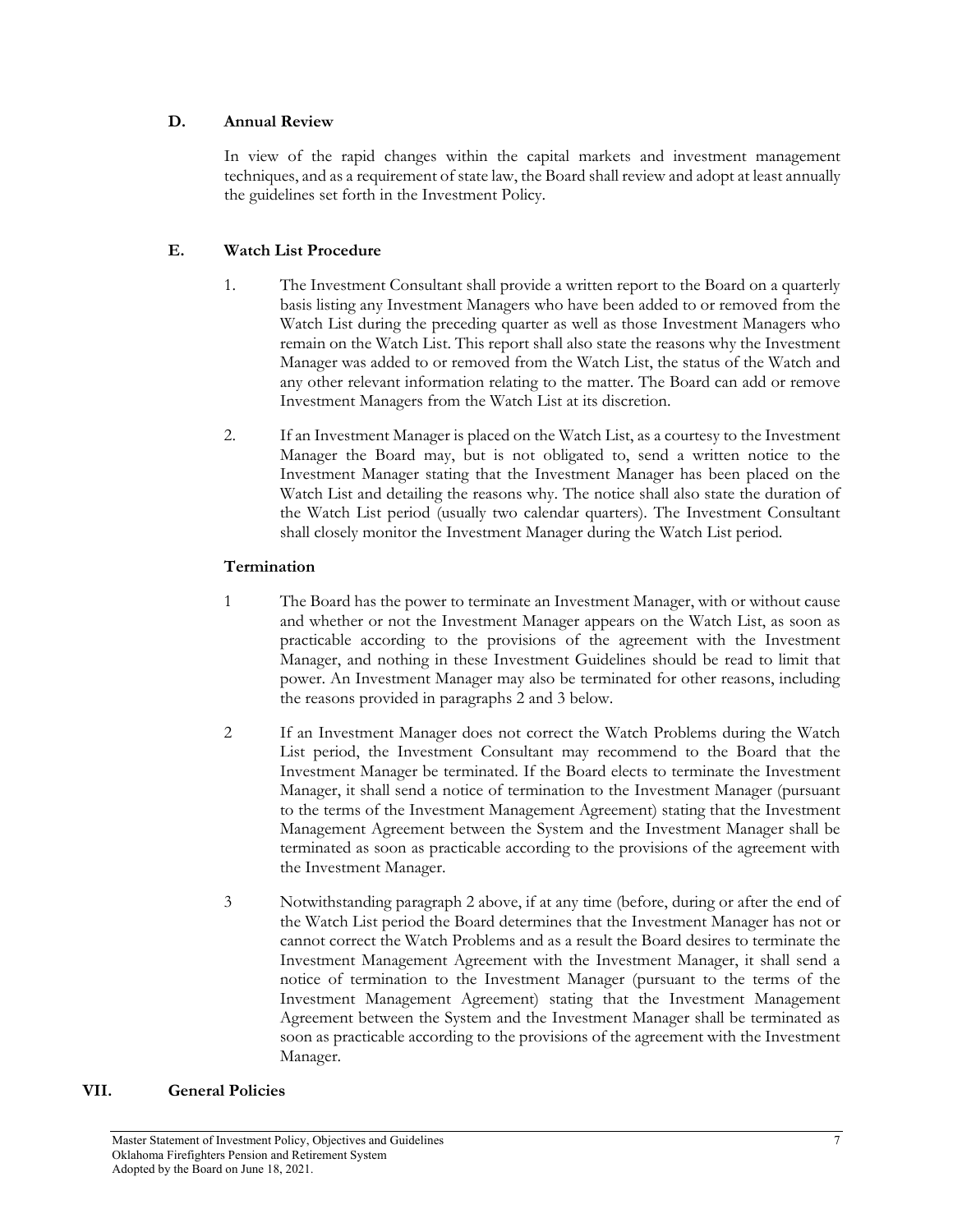## **A. Derivatives**

Derivatives may be used for the purpose of reducing or controlling risk, reducing transaction costs or shifting an asset mix.

Prior to the use of specific derivative methodologies, the Investment Manager will seek approval of the Board. The Investment Manager must identify the purpose of the derivative exposure. The Investment Manager must demonstrate the expertise, strategy and internal controls to effectively manage the derivative positions. If the Investment Manager cannot explain the use and purpose of derivatives to be used in lay terms, derivatives may not be used in the System's portfolio.

Investment Managers using derivatives will have a written policy in place and the capability to readily report on the derivative instruments and exposures. In the Investment Manager's quarterly report, or more frequently as requested by the Board, the Investment Manager will outline the derivative(s) used currently in the portfolio and include a statement identifying that the Investment Manager is in compliance with the Investment

# **VIII. Competitive Bid Standards**

# **A. Normal Competitive Bid Standards**

Contractual services with pension fund custodians, investment managers, investment consultants and other professions which are exempt from competitive bidding procedures of the Oklahoma Central Purchasing Act shall be chosen by a solicitation of proposals on a competitive bid basis pursuant to the following standards:

- 1. The Board shall approve all solicitations of proposals issued by the Oklahoma Firefighters Pension and Retirement System (the System).
- 2. Respondents to a proposal shall comply with the bid procedures set forth in the solicitation of proposals and these standards.
- 3. The Executive Director is responsible for developing a list of qualified bidders for each approved proposal including those bidders who have registered with the Central Purchasing Division of the Oklahoma Department of Central Services.
- 4. Proposals will be mailed by and returned to the System's independent certified public accountant that will verify to the Board whether the solicitation is in compliance with these standards.
- 5. A solicitation does not commit the Board to award a contract, to pay any costs incurred in the preparation of a proposal, or to procure or contract for the articles of goods or services.
- 6. The Board reserves the right to accept or reject any or all proposals received as a result of a solicitation, to negotiate with any and all qualified bidders, to select any qualified bidder to provide additional or ancillary services to the Board, or to cancel in part or in its entirety a solicitation if it is in the best interest of the System to do so.
- 7. The Board shall award contracts to the lowest and best bidder at a specified time and place, which shall be open to the public pursuant to the provisions of the Oklahoma Open Meeting Act.
- 8. Proposals shall be evaluated by the Executive Director and any other person or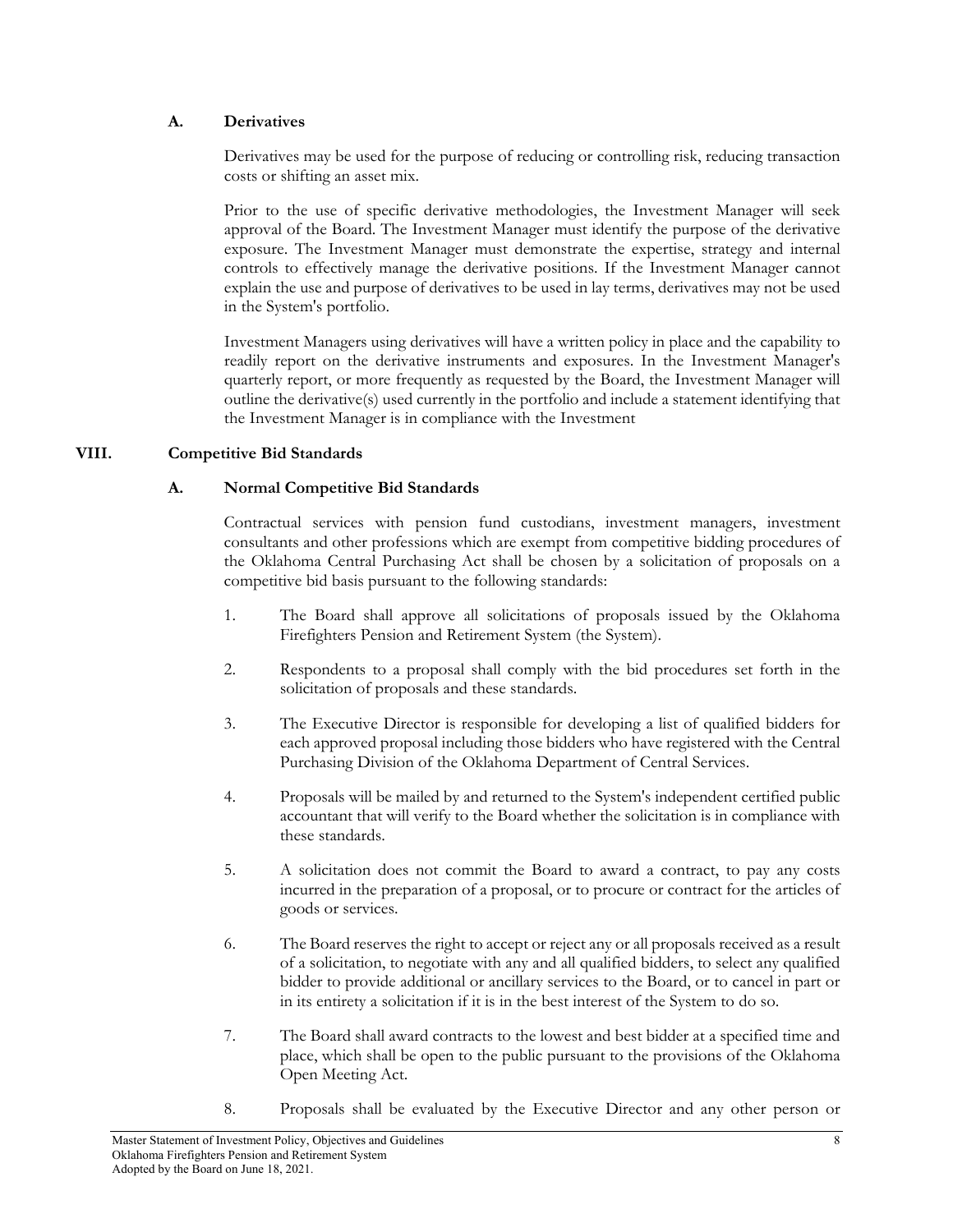organization, including but not limited to the Investment Committee or Rules Committee of the Board, as determined by the Chairmen of the Board. The Executive Director and other persons or organizations shall present the evaluations and recommendations to the Board.

- 9. Communication guidelines.
	- a. No member of the Board or its staff shall knowingly communicate concerning any matter relating to the contract or selection process with any party financially interested in the contract an officer or employee of that party, or a placement agent retained or employed by that party, unless the communication is:
		- 1) Part of the process expressly described in the request for proposal or other solicitation invitation.
		- 2) Part of a noticed board meeting.
		- 3) As provided in section VIII.A.9.c..
		- 4) Any bidder who knowingly participates in a communication that is prohibited by this subsection shall be disqualified from the contract award.
	- b. During the evaluation of any solicitation of proposal, no party who is financially interested in a proposal, an officer or employee of that party, placement agent or a person retained or employed by that party, may knowingly communicate with any Board Member concerning any matter relating to the transaction or its evaluation, unless the financially interested party discloses the content of the communication in a writing addressed and submitted to the Executive Director and the Board prior to the Board's action on the prospective proposal. This subsection shall not apply to communications that are part of a noticed board meeting, or as provided in section VIII.A.9.c..
		- 1) The writing shall disclose the date and location of the communication, and the substance of the matters discussed. The Board shall prescribe other procedures concerning this disclosure.
		- 2) Any Board Member who participates in a communication subject to this subsection shall also have the obligation to disclose the communication to the Executive Director and the Board, prior to the Board's action on the proposal. The Board shall prescribe procedures for this disclosure, including procedures to apply to Board Members who fail to disclose communications as required by this subsection.
		- 3) Consistent with its fiduciary duties, the Board of Trustee shall determine the appropriate remedy for any knowing failure of a financially interested party to comply with this subsection including, but not limited to, outright rejection of the prospective proposal, reduction in fee received, or any other sanction.
		- 4) The communications disclosed under this subsection shall be made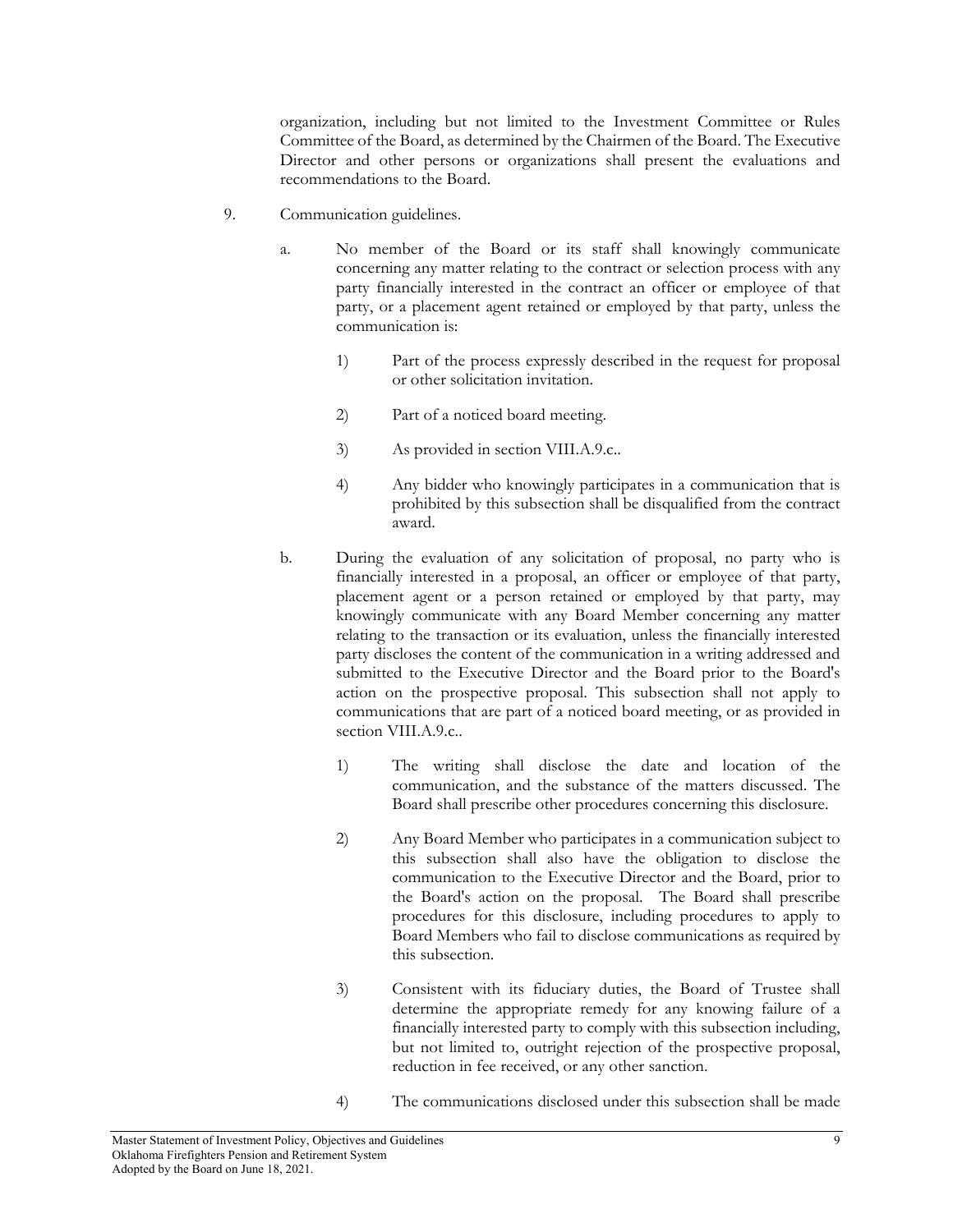public, either at the open meeting of the Board in which the proposal is considered, or if in closed executive session, upon public disclosure of any closed executive session votes concerning the proposal.

- c. The procedures and prohibitions prescribed by this section shall not apply to:
	- 1) Communications that are incidental, exclusively social, and do not involve the System or its business, or the Board or staff member's role as a System official; and
	- 2) Communications that do not involve the System or its business and are within the scope of the Board or staff member's private business or public office wholly unrelated to the System.
- 10. Proposals will be evaluated using the following criteria listed in order of importance.
	- a. Bidder's demonstrated understanding of the problems and the needs of the solicitation as outlined in the proposal as well as the perceptiveness to address areas not specifically identified.
	- b. Soundness of the bidder's approach to the problems and needs presented by the proposal including methodology for achieving specific tasks and objectives.
	- c. Experience and capacity of bidder including recent, related experience, qualification of personnel and bidder's ability to commit capable staff to support the project requested by the proposal.
	- d. Cost effectiveness and reasonableness of the bidder's fees.

## **B. Competitive Bid Standards Applicable to Investments in Limited Investment Opportunities**

For the purposes of these guidelines, limited investment opportunities ("Closed End Funds") may include, but are not limited to, venture capital, mezzanine and distressed debt, certain real estate funds, and natural resource funds.

Certain investment strategies that the Board has determined to be appropriate and prudent as part of its long term strategic investment plan are primarily organized as closed end entities such as limited partnerships or limited liability companies but may also represent open-ended structures that are only offered by a narrow number of qualified vendors. These Closed End Funds may have more limited offering periods than the traditional investment strategies in which the Board invests the System's assets. The nature of these investments often allows for a very short window of opportunity in which to invest.

Because of the often limited offering periods and/or limited investment opportunity represented by investments classified in the Investment Policy as Closed End Funds, the Board finds it is to the benefit of the System to establish separate and distinct competitive bid standards which will apply only to investments classified as Closed End Funds. The existing competitive bid standards shall continue to apply to all investments other than those classified as Closed End Funds.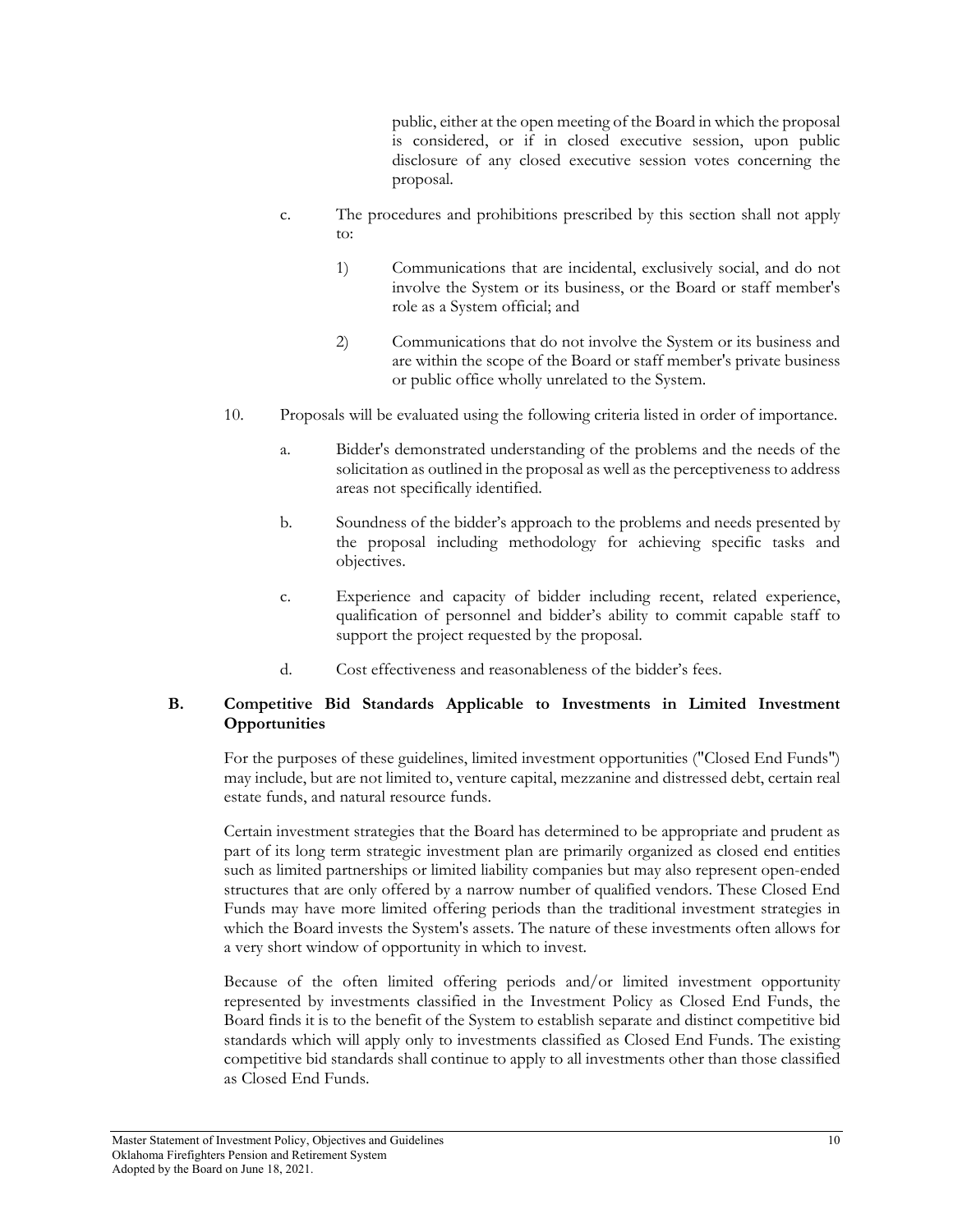The best practices in the due diligence and selection of these Closed End Funds require the ability to conduct on-going prospective due diligence in order to make timely decisions when fund options and/or investment opportunities become available. Because of the often short window of opportunity available to make investment decisions with respect to this type of offering and the often limited capacity of these offerings, a fiduciary must be in a constant search process. Further, each Closed End Fund may be unique in its style, strategy, focus, and timing of investment, with only a limited number of vendors offering the same or similar products at the same time.

As such, pursuant to 11 O.S. § 49-100.9(D), the Board establishes the following competitive selection process for Closed End Funds.

#### **Evaluation and Due Diligence Process for Closed End Funds**

In the development of a diversified investment portfolio of Closed End Funds within the System's overall target allocation, it is the intent of the Board, pursuant to recommendations made by the Investment Committee, to implement this portion of the portfolio through the recommendation of various investment offerings that are typically structured as illiquid interests in Closed End Funds.

The Investment Committee's due diligence process and ultimate fund selection criteria considers a variety of attributes of individual managers. This enables the Investment Committee to recommend funds that show the greatest potential for superior future financial returns. Although the following criteria may not apply to all Closed End Fund opportunities, the items listed do outline the qualities and attributes to be sought in identifying appropriate Closed End Funds for the Board's consideration.

- 1. *People/Organization*  Stable, established organization with a committed team that has successfully worked together for a significant period of time, indicating high compatibility and low organizational risk. Key areas of focus include:
	- a. Assets under management;
	- b. Industry presence/tenure;
	- c. Significant general partner, manager or similar position commitment to the fund;
	- d. Significant and relevant experience of senior professionals;
	- e. Low turnover rates and significant tenures;
	- f. Alignment of interests, including:
		- 1) Reasonable distribution of ownership among senior professionals
		- 2) Reasonable compensation, including the sharing of carried interest
		- 3) Regular performance reviews
	- g. Sufficient staffing to support the attention and needs of the portfolio;
	- h. Good "bench strength" and a business that is not overly reliant on any single person; and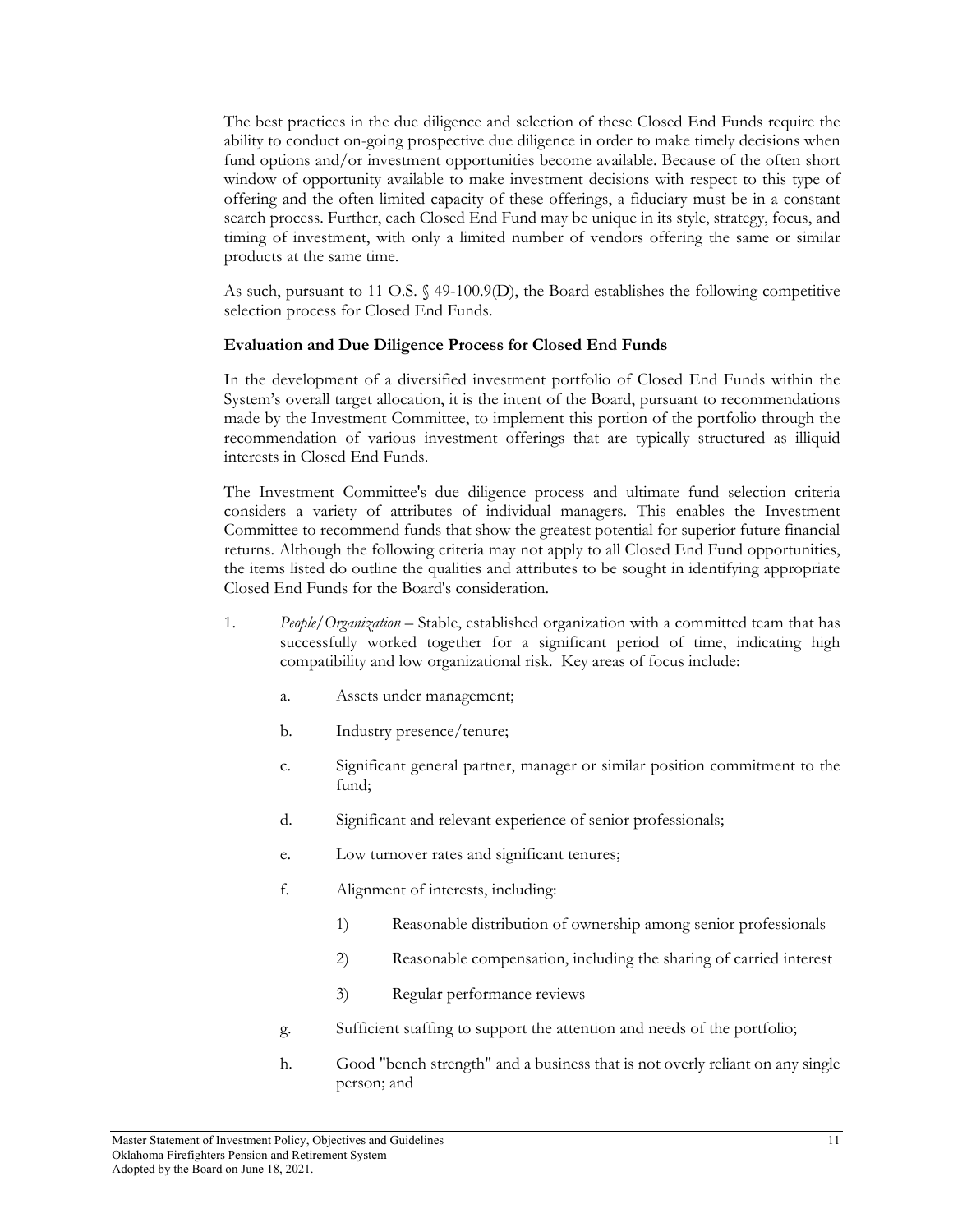- i. With respect to "next generation" funds, a history of the principals working together as a team and a clear attribution of prior success to that team.
- 2. *Operational Expertise*  Operational expertise, either internal or through some proprietary relationship, especially that gained through prior difficult market cycles or leveraged situations specific to the Closed End Fund's underlying strategy. Exceptional returns are driven by post-acquisition operational improvements and not so much by financial engineering. In addition, operational expertise can be crucial in attracting deals and facilitating transactions.
- 3. *Independence*  Preference is given to truly independent managers because of the lower tendency for conflicts of interests, widely variable investment focus, and potential misalignment of interests among the principals. In general, situations to be avoided include:
	- a. Funds sponsored by investment banks or large financial institutions engaged in other activities focused on investment or financing businesses.
	- b. Firms with large or controlling interests.
- 4. *Investment Strategy/Philosophy*  A clearly defined and articulated strategy that is supported by the experience of the manager's professionals and consistently applied. Preference is given to firms whose funds are appropriately sized for the stated strategy since they are better able to deliver the type of return required from this potentially illiquid asset class.
- 5. *Track Record*  Manager track records are examined as an indicator of their ability to add value to companies in which they invest. However, it is often difficult to evaluate managers on fund returns alone, because data is often immature. As such, considerable emphasis is placed on qualitative factors (i.e., adherence to strategy; team dynamics; etc.). It is important that the track record provide evidence that the strategy employed has been successful and will likely remain so in the future. The track record information will be reviewed in the following manner:
	- a. *Historical rates of return* Internal Rates of Return (IRR) are calculated on a consistent basis in order to assure accuracy and some degree of comparability between managers. Returns are analyzed in a variety of ways: absolute and relative to benchmarks; realized and unrealized; returns of attributable to current principals; returns attributable to deals following the current strategy, etc. In addition to IRR, cash-on-cash returns are also considered.
	- b. *Historical quality of returns* The quality and consistency of returns are as important as the absolute level of returns. Therefore, examination will be conducted of the concentration of returns and the timing of capital deployment and exits. The manager's rate of deploying capital in past funds is analyzed against the size of the new fund and any difference between past and prevailing market conditions, which may affect future deployment.
	- c. *Record of realizations* A record of realizations from past investments shall be reviewed. This provides a valuable measurement of returns; it indicates a manager's ability to properly manage exists; and it lessens the time required by the manager to manage past funds' investments (where such activity would dilute their attention to the new fund).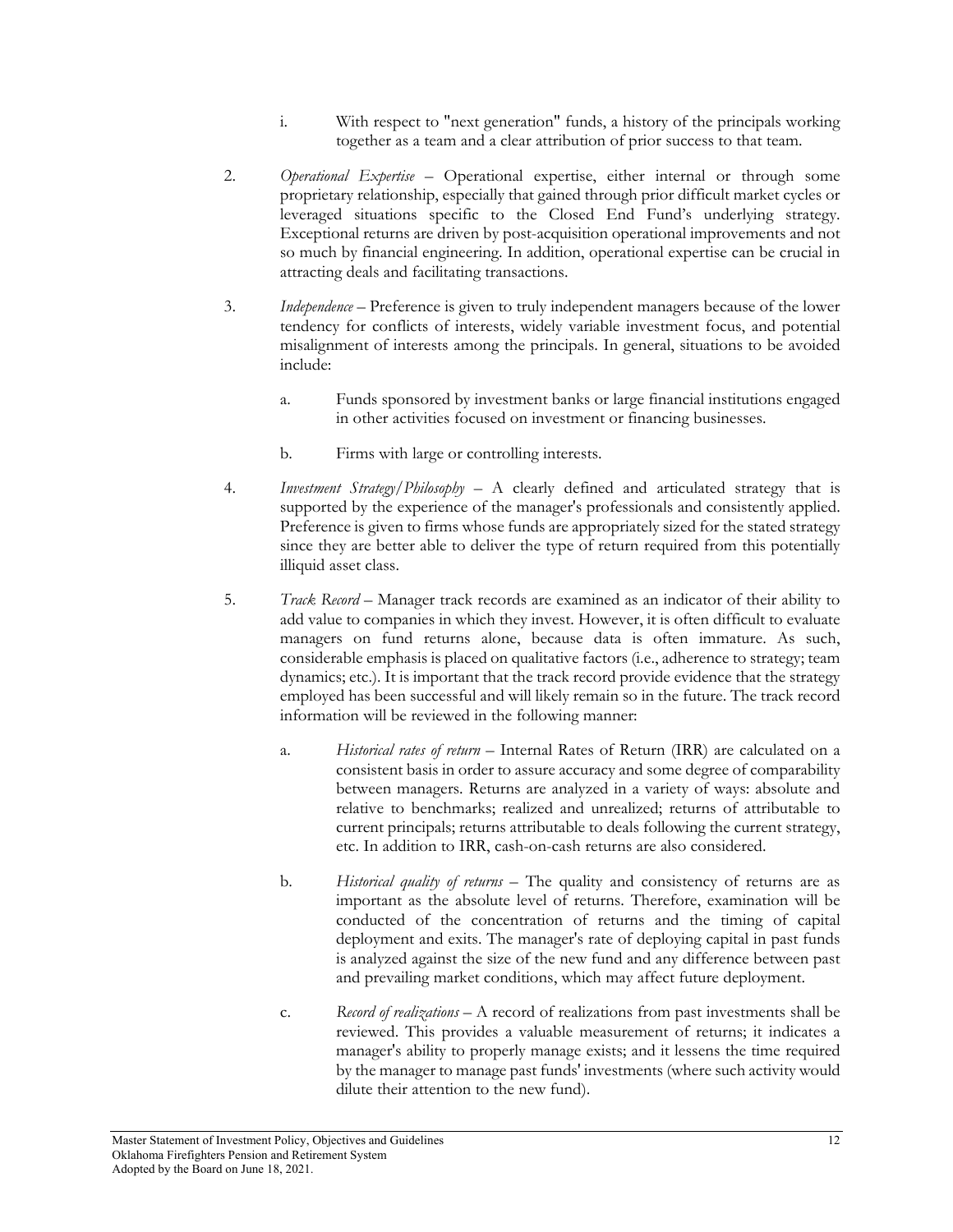- d. *Financing Experience* Managers with solid reputations in the leveraged finance markets, proven ability to access debt and other capital, and a demonstrated ability to manage through difficult periods in the capital markets cycle. A manager's history of dealing with problem investments, loan workouts, and restructurings will be addressed.
- e. *Deal Flow/Research* Managers with proprietary sources of deal flow and, therefore, the ability to make acquisitions at reasonable multiples. In addition, preference will be given to firms that perform target-market research to help focus investment activity and deal sourcing.
- f. *Decision Making* Defined processes and shared decision-making. A concentration of decision-making power is not desirable. A diversity of backgrounds and experience within a firm may add to the quality of decisionmaking.
- g. *Investor Base* Managers that have a significant number of returning institutional investors. It can be a warning sign when investors opt not to return or reduce their commitments to subsequent funds. The quality and diversity of the investor base is also considered.
- h. *Terms* Investments will have suitable financial terms (management fees, carried interest, clawback, key man, etc.) and governance provisions, which will be properly reflected in the underlying governing documents.

#### **Process for Investment in Closed End Funds**

Pursuant to the recommendation of the Investment Committee, the following process in the selection of these types of funds is necessary and prudent for the Board to most effectively carry out its fiduciary responsibility in the on-going development and implementation of its long-term investment strategy. Approval authority for all investment decisions will continue to rest solely with the Board. Therefore, the Board will adhere to the following process:

- 1. The Investment Committee will submit investment recommendations to the Board following due diligence of candidate fund(s) that fit within strategic guidelines. The recommendation from the Investment Committee will include:
	- a. Summary recommendation with recommended commitment amount and anticipated cash flow requirements;
	- b. Evaluation report; and
	- c. Timeframe for decision.
- 2. Following the submission of the Investment Committee's recommendation, the Board will then review the investment recommendation and will take one of the following actions within the time allocated for decisions:
	- a. Approve commitment;
	- b. Request additional information; or
	- c. Determine not to proceed with investment.

#### **IX. Securities Litigation Policy**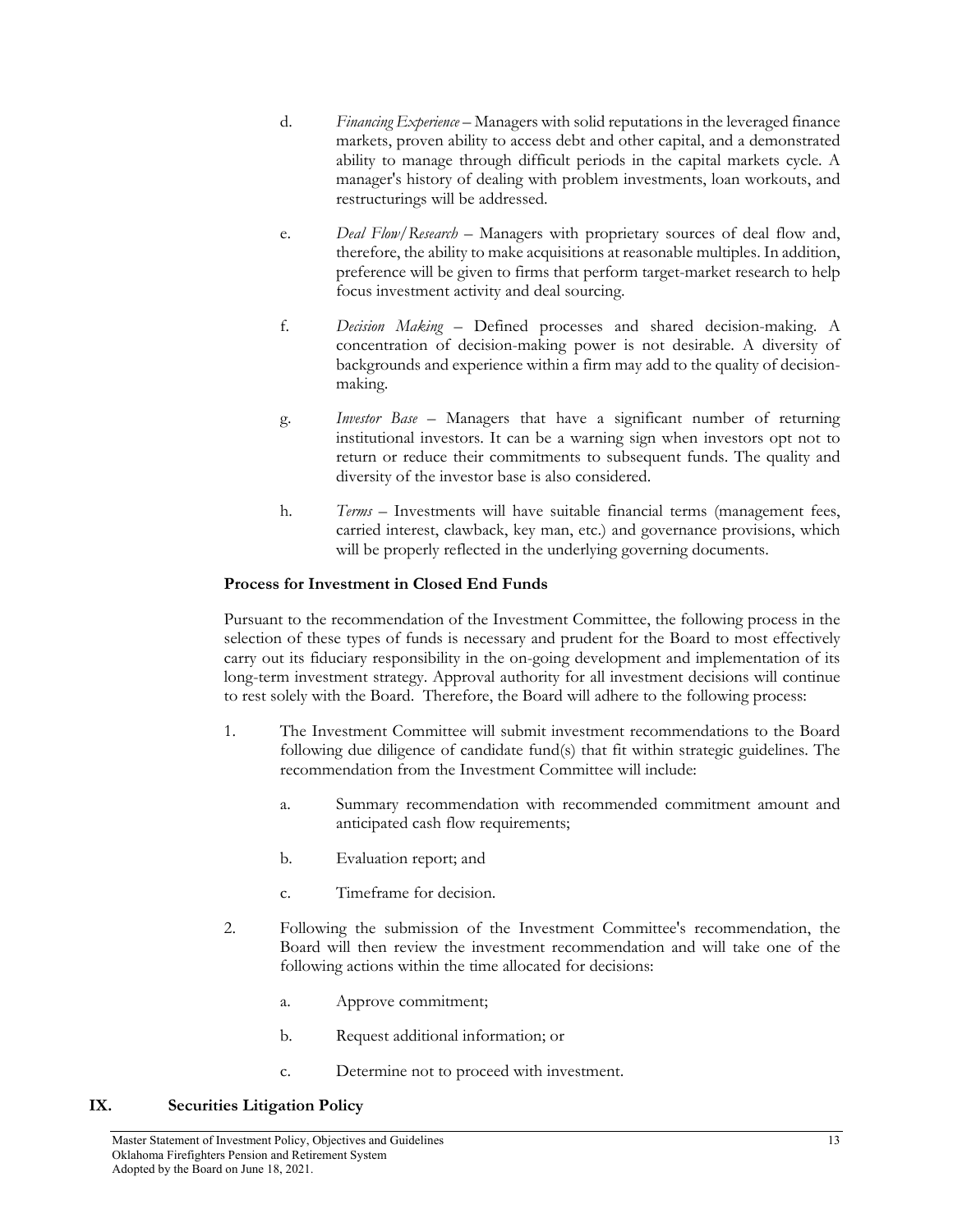## **A. Purpose**

The Board adopts this Securities Litigation Policy to establish procedures and guidelines for evaluating, monitoring, and, when appropriate, participating in securities class action lawsuits to protect the System's interests.

As an institutional shareholder, the System is periodically a class member in securities class action lawsuits that seek to recover damages resulting from alleged wrongful acts or omissions of others. The enactment by Congress of the Private Securities Litigation Reform Act ("PSLRA") in 1995 allows institutional investors and other large shareholders to seek "lead plaintiff" status in securities class action litigation. The lead plaintiff gains the right to supervise and control the prosecution of the case. Since the enactment of the PSLRA, it has been demonstrated that participation as lead plaintiff by large, sophisticated shareholders, including institutional shareholders, can result in lower attorneys' fees and larger recoveries on behalf of shareholders in certain class action lawsuits.

Currently, the System's Board Counsel monitors securities litigation cases that have reached settlement, requests transaction/activity information from the System for those cases in which the System is an eligible claimant, and files claims on behalf of the System in such cases. In light of the emerging changes in securities litigation cases, and in addition to the existing procedures, the Board now desires to establish procedures to monitor potential and ongoing securities class action lawsuits in which the System has an interest, and to participate as lead plaintiff where such participation is appropriate and is likely to enhance the recovery by members of the class.

# **B. Monitoring Proofs of Claim**

The System shall continue to utilize the services of the Board Counsel for the purposes of monitoring and managing the timely filing of proofs of claim in securities class action litigation matters that have already reached settlement, with respect to investments held by the System from time to time. Except as otherwise provided below, the Board Counsel shall be responsible for the timely and effective filing of proofs of claim in all settled class actions involving securities held on behalf of the System. However, in those securities class action lawsuits in which the System has retained Outside Securities Counsel to represent the System as lead plaintiff or to actively monitor the progress of the case, then the Outside Securities Counsel shall be responsible for the timely and effective filing of proofs of claim in such lawsuits on behalf of the System and will notify, in writing, the System, the Board Counsel and the System's custodian and applicable Investment Manager, if any, of the proofs of claim that have been filed on behalf of the System. The System's staff shall be responsible for assisting the Board Counsel and/or Outside Securities Counsel, if requested to do so, in the timely and accurate filing of proofs of claim by the Board Counsel and/or Outside Securities Counsel employed by the System for these purposes, and shall report the status of such matters to the System's Investment Committee on a periodic basis.

To assist Board Counsel in monitoring proofs of claim, the Board authorizes the System's custodial banks to provide Board Counsel with information, in electronic and/or other format, regarding the System's current holdings, transactions and investments in securities, as well as its holdings, transactions and investments in securities for the past three years. The custodial banks shall provide ongoing periodic information to Board Counsel on a regular basis to ensure that counsel has current information.

## **C. Identification of Potential and Filed Securities Class Action Litigation**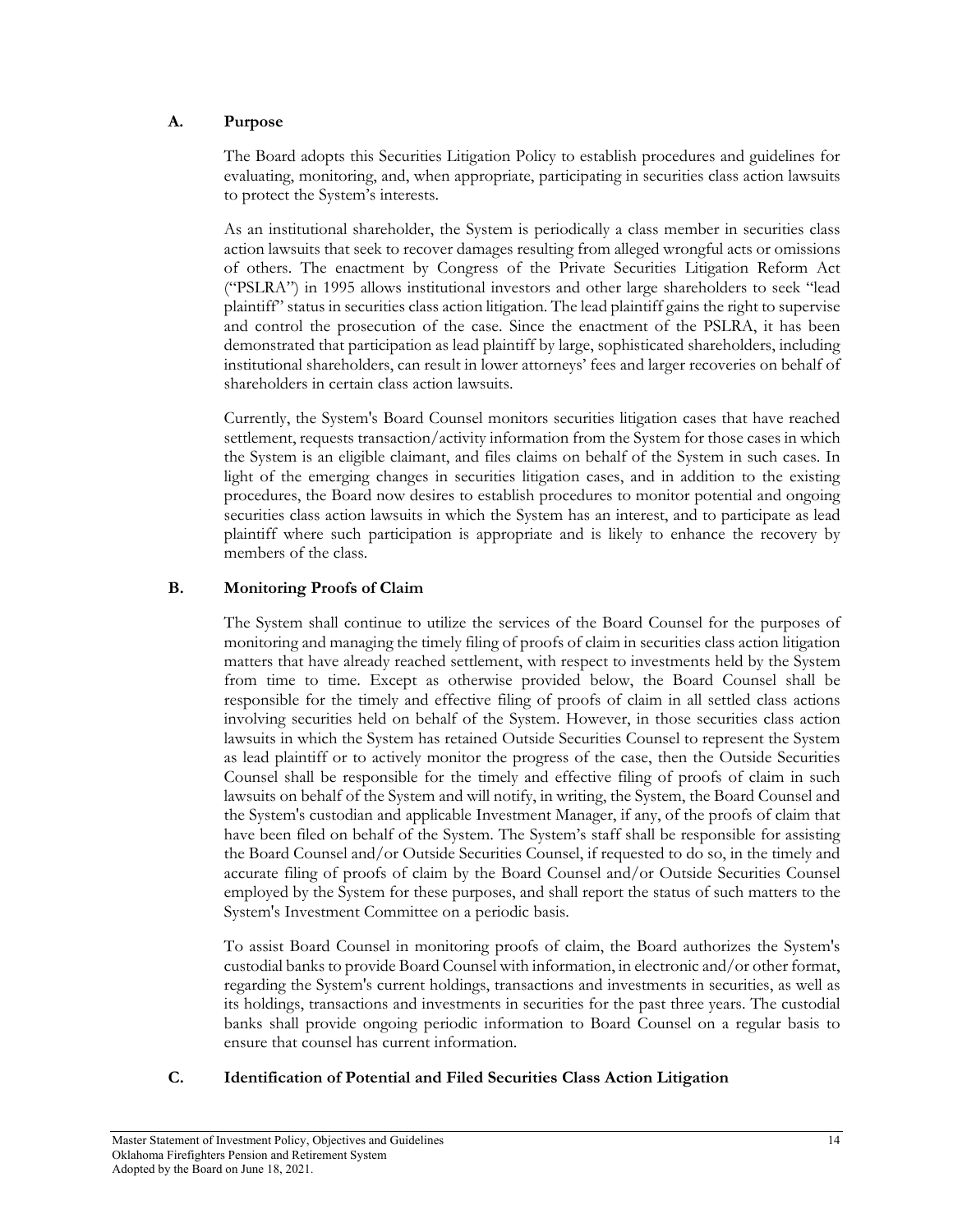In addition to the filing of proofs of claim as described above, the System will consider and assess whether and under what circumstances it may choose to become more actively involved in securities class action litigations matters from time to time. To this end, the System will retain one or more Outside Securities Counsel experienced in securities litigation matters to review potential and filed class action lawsuits and to bring to the attention of the System meritorious cases that the Outside Securities Counsel concludes are worthy of further monitoring or involvement by the System and for which the System has suffered losses on its investment. The Outside Securities Counsel shall make its recommendations to the Executive Director of the System and the Board Counsel as well as notify the chairman of the Board and the Investment Committee, including a statement as to whether the System should actively monitor the case, seek lead plaintiff status, or take some other course of action with respect to the particular securities class action lawsuit.

To assist Outside Securities Counsel, the Board authorizes the System's custodial banks to provide Outside Securities Counsel with information, in electronic and/or other format, regarding the System's current holdings, transactions and investments in securities, as well as its holdings, transactions and investments in securities for the past three years. The custodial banks shall provide ongoing periodic information to Outside Securities Counsel on a regular basis to ensure that counsel has current information.

#### **D. Investment Committee Action**

As to any matter that the Executive Director and Board Counsel submit to the Investment Committee, with the assistance of Outside Securities Counsel, the Investment Committee will make an assessment and formulate a recommendation to the Board as to whether the System should undertake an active role in the pending or potential securities litigation by considering appropriate criteria and factors, which may include, without limitation, the following:

- 1. The recommendation of the Outside Securities Counsel regarding the System's role in the litigation.
- 2. The size of the claim.
- 3. The likely nature and amount of recovery versus the time and costs involved in pursuing the matter actively and any staffing constraints that might make it difficult for the System to effectively pursue the case actively.
- 4. The effectiveness of potential alternatives for recovering the value of the claim, such as corporate governance actions or less costly methods for monitoring the litigation.
- 5. Whether the active involvement of the System will add value to the potential resolution or management of the case.
- 6. Whether any other institutional investors are members of the class, and the extent to which they plan to become actively involved.

If the Investment Committee determines that a matter is worth pursuing, the Investment Committee will submit the matter to the Board, with a recommendation as to what actions it would recommend the System take in connection with the particular case. In appropriate situations, the System may seek lead plaintiff status jointly with one or more other public retirement funds or other suitable lead plaintiff candidates.

#### **E. Board Action**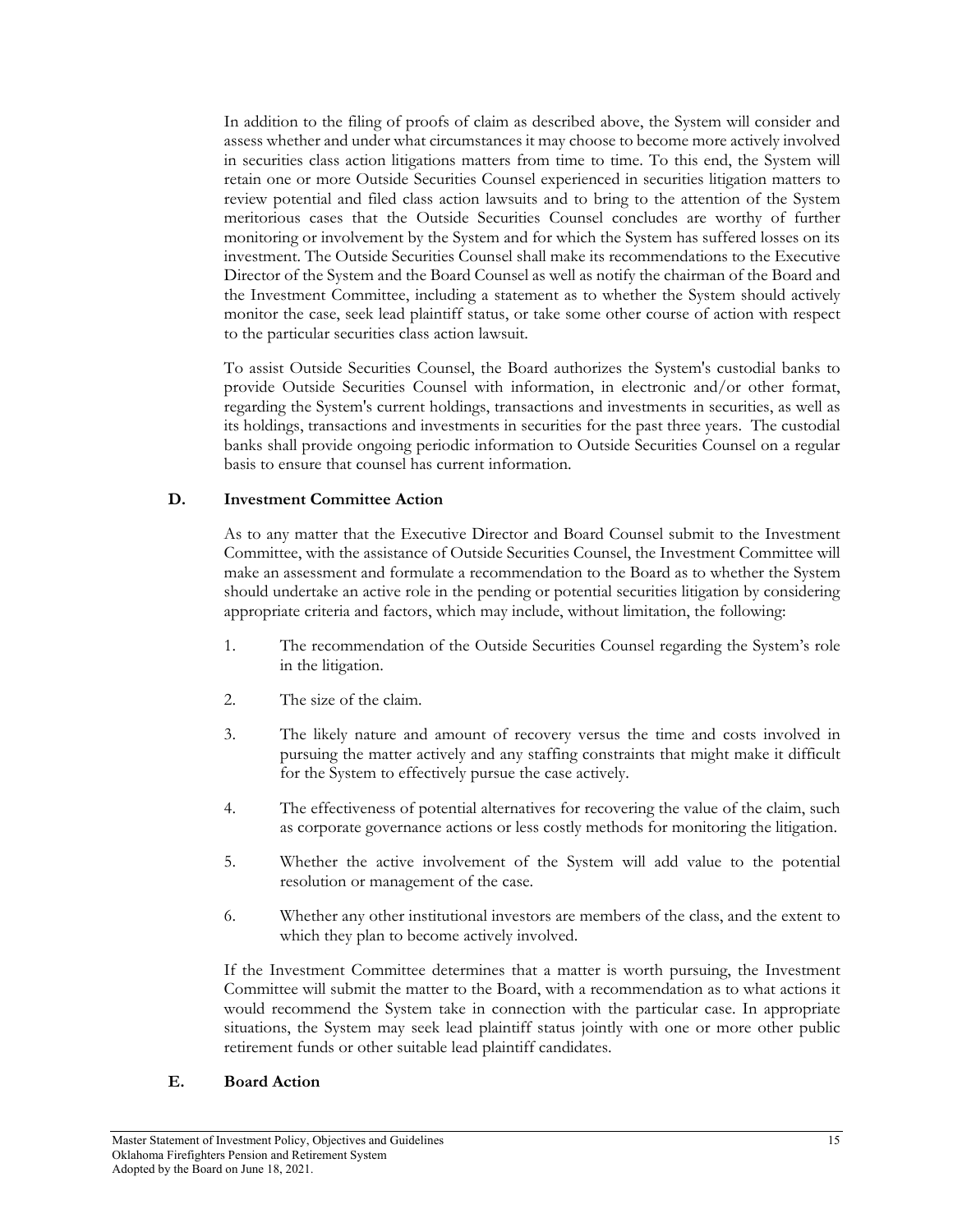All retainer agreements with any Outside Securities Counsel must be approved in advance by the Board. As to any matter submitted to the Board by the Investment Committee, the Board will review the Committee's assessment and recommendation and, at the Board's discretion, may authorize seeking lead plaintiff status, actively monitoring the case, or taking such other action, if any, as it deems to be appropriate and in the best interests of the System and its participants and beneficiaries.

Upon the Board's approval of the System seeking lead plaintiff status or taking any action in any particular case, the Chairperson and the Vice Chairperson of the Board or another designated representative are authorized to sign any affidavits or other documents relating to a lead plaintiff application or any fee agreements with Outside Securities Counsel in the case. The System's Executive Director and staff shall provide any other assistance necessary to facilitate the lead plaintiff application process, and to assist Outside Securities Counsel in the conduct of the litigation or its resolution should the System secure appointment as a lead plaintiff.

If the Board decides that the System should not seek appointment as lead plaintiff but should actively monitor a particular lawsuit, or if the System applies for but fails to secure a lead plaintiff position in a particular case, then the Executive Director and the Board Counsel shall, with the assistance of Outside Securities Counsel, actively monitor the case and report to the Investment Committee. Such monitoring may include participation by the System in the settlement approval process.

The authority to settle, withdraw from or otherwise terminate a securities litigation matter initiated by the System pursuant to this policy shall rest with the Board.

## **F. Reports to the Board**

With the assistance of Outside Securities Counsel and Board Counsel, the Investment Committee will provide the Board with regular status reports on cases that the System is monitoring or in which the System has been granted lead plaintiff status and shall keep the Board apprised of major developments in the case. With the assistance of the System's custodians, the Executive Director will provide the Investment Committee and the Board with monthly or other periodic reports summarizing the submission of any proofs of claims filed in any class action lawsuits and any funds recovered for the System.

#### **X. Placement Agents Disclosure**

# **A. System Board Policy**

In order to preserve the independence and integrity of the System, the Board has determined that it is in the best interest of the System to require full disclosure and transparency in the engaging, investing with, committing to, or doing business with an Investment Manager that is using the services of a third party marketer, solicitor, placement agent, registered lobbyist or other intermediary ("Placement Agent"), to assist the Investment Manager in obtaining investments by the System, or otherwise doing business with the System. This policy is designed to prevent conflicts of interest, or the appearance of conflicts of interests in the System's investment decision-making process, and ensure that investment decisions are made solely on the merits of proposed investments for the benefit of the System's members and beneficiaries.

The Board recognizes that Placement Agents may provide useful information concerning Investment Managers and their business practices, performance or products. The Board has determined that the disclosure and notification requirements set forth in this subsection